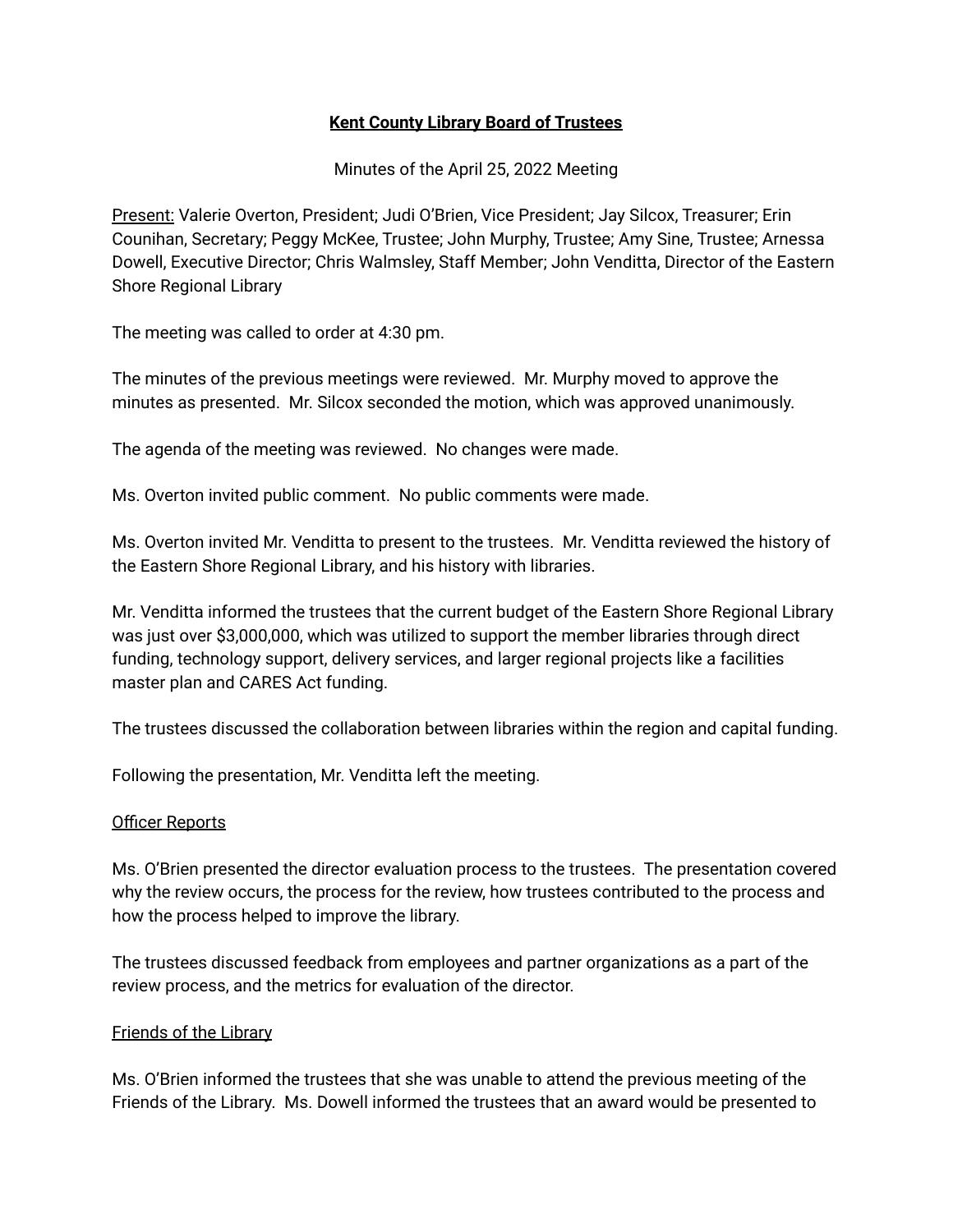Ms. Wanda Sheriff on May 17th from the Maryland Library Association for her contributions to the library through her work for the Friends of the Library.

# Foundation for the Kent County Public Library

Mr. Murphy informed the trustees that he was unable to attend the previous meeting of the Foundation for the Kent County Public Library. Ms. Dowell noted that Mr. Walmsley and Ms. Ann Woodall presented at the meeting, and asked Mr. Walmsley to review the presentation. Mr. Walmsley reviewed the presentation with the trustees, noting that the Foundation had expressed interest in ongoing and new programming efforts.

The trustees discussed the Foundation funding level and the role of the Foundation.

# Committee Reports

# Strategic Planning

Ms. Dowell noted that the strategic planning committee had provided feedback for the proposed Fiscal Year 2023 goals.

# Finance Committee

Mr. Silcox noted that the Finance Committee had met on April 12 to discuss projections of the budget for the current fiscal year and what projected unused funding could be utilized for in this fiscal year.

Mr. Silcox informed the trustees that the Rock Hall facility had been discussed, and that the facility would be discussed more during the closed session portion of the meeting.

Mr. Silcox informed the trustees that the PNC Checking account had a balance of \$202,196.32, the PNC Money Market account had a balance of \$31,236.61, and the Peoples Bank Savings account had a balance of \$218,703.18 as of March 31, 2022.

Mr. Silcox noted that the budget presentation to the county commissioners was scheduled for April 26 at 3:00 pm. The trustees discussed trustee attendance at the meeting.

# Librarian's Report

Ms. Dowell informed the trustees that the roof of the library was leaking, which had been reported to the county maintenance department, and was being inspected to determine the cause of the leak. Mr. Murphy questioned if an independent contractor should be consulted related to the roof. Ms. Dowell noted that contractors were being consulted.